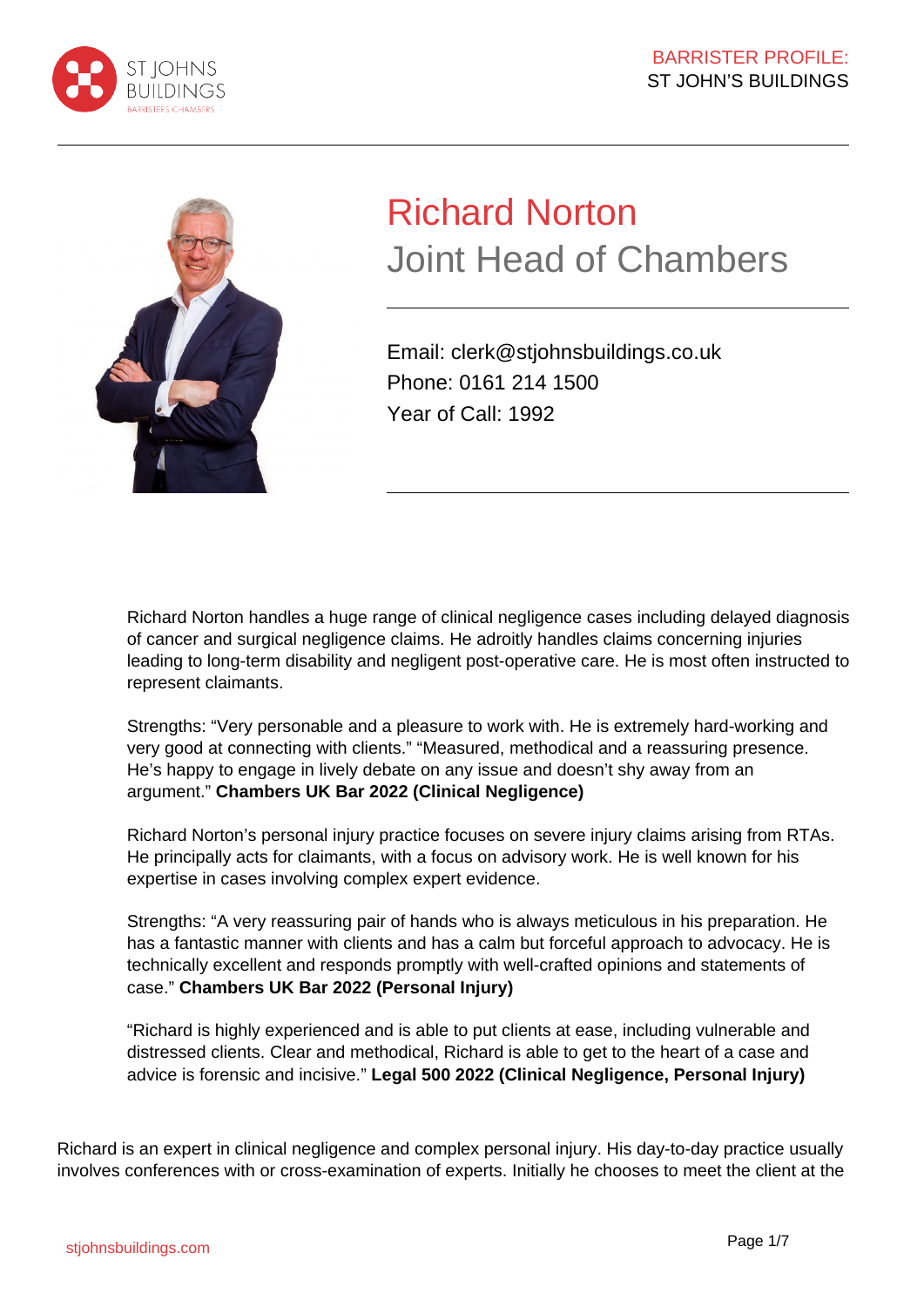earliest possible point (at home if necessary) to establish good rapport, and then to advise on the appropriate experts to call, as well as assisting in advising on the evidence that is obtained. He remains regularly involved throughout the case, drafting paperwork including schedules and counter-schedules, appearing at CCMCs, advising on disclosure, witness statements and drafting agendas for joint meetings. Most cases conclude successfully at JSMs, but some proceed to trial. In addition, Richard lectures regularly to solicitors on diverse subjects such as interim payments, industrial diseases, and procedural points. He acts as a point of contact in the recommendation of appropriate experts on a daily basis.

Richard has prepared a briefing note on the 8th edition of the Ogden Tables. Download it here.

#### **Appointments**

- Junior Counsel to the Crown Regional A Panel
- Executive Committee Member of the PNBA

#### **Memberships**

- $\bullet$  PNBA
- $\bullet$  PIBA
- AVMA
- Northern Circuit Medical Law Association

## Legal Directory Recommendations

Strengths: "He is very good with clients and deals with paperwork very efficiently." **Chambers UK Bar 2021 (Personal Injury)**

Strengths: "His measured and methodical approach to matters reassures clients and instructing solicitors alike." "A reliable and excellent advocate with fantastic experience and skill in clinical negligence."" **Chambers UK Bar 2021 (Clinical Negligence)**

"Bright, experienced, thorough and pleasure to work with" **Legal 500 2021 (Clinical Negligence)**

"Has a lovely manner with clients – very gentle manner but always professional." **Legal 500 2021 (Personal Injury)**

"Handles a huge range of clinical negligence cases including wrongful birth, delay in diagnosis and surgical negligence claims. He adroitly handles claims concerning injuries leading to long-term disability, including spinal injury and amputation. He is most often instructed to represent claimants."

Strengths: "He is a very calm and thorough legal mind, who has a great command of the detail." "He is very good with experts and clients: he's not at all pompous but is clear in his advice and very sympathetic." **Chambers UK Bar 2020 (Clinical Negligence)**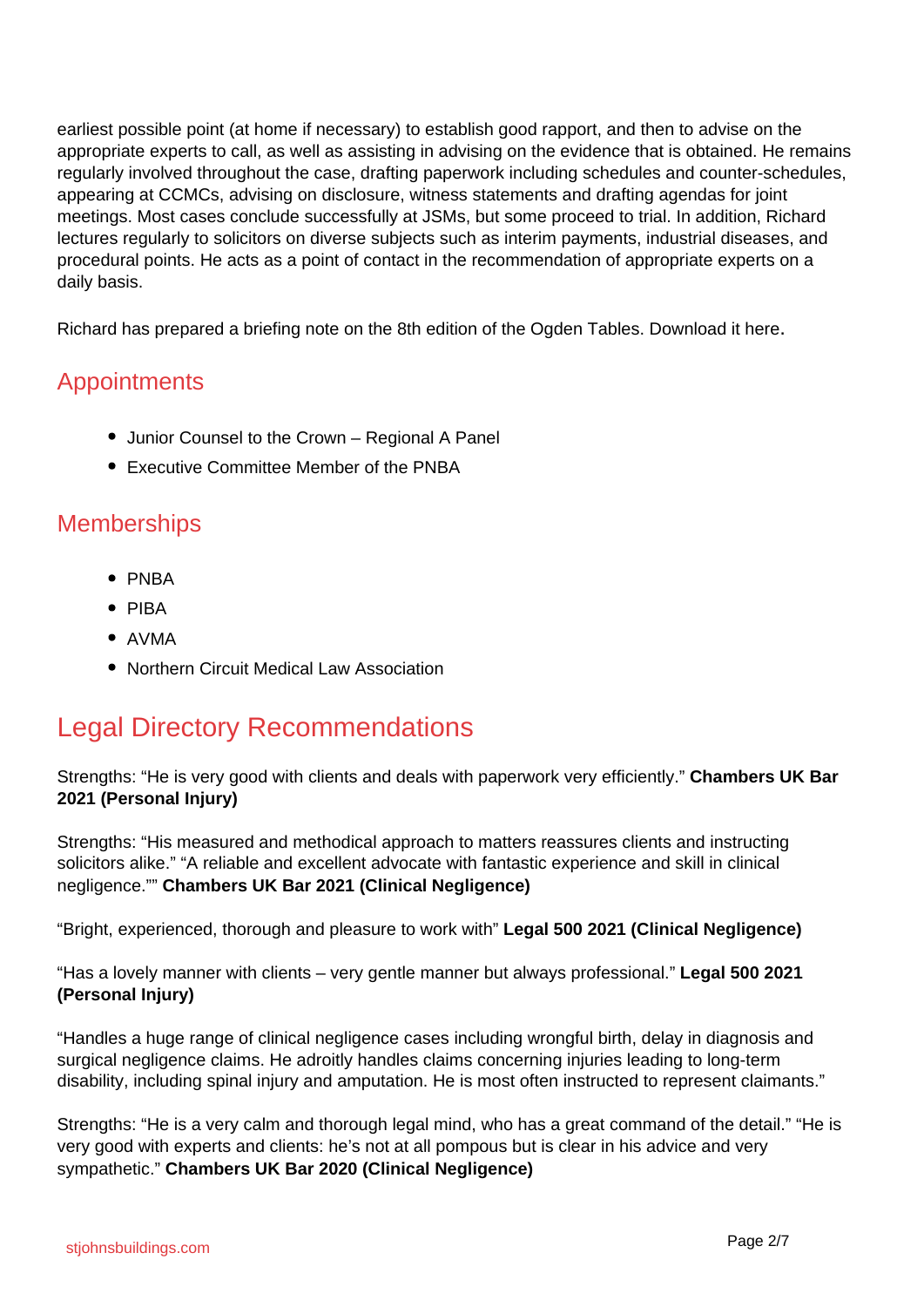His personal injury practice focuses on severe injury claims arising from RTAs. He principally acts for claimants, with a focus on advisory work. He is well known for his expertise in cases involving complex expert evidence.

Strengths: "Really helpful and accessible." "He is extremely succinct with his advice and advises not only from a legal perspective but from a commercial perspective too." **Chambers UK Bar 2020 (Personal Injury)**

"Really puts claimants at ease in difficult and sensitive cases." **Legal 500 2020 (Clinical Negligence and Personal Injury)**

"He deals well with experts in conference and is extremely competent – you feel safe when he is dealing with the claim." "His advice is clear and precise, as are his pleadings. He is very good at managing client expectations whilst being supportive and getting the most out of a case." **Chambers & Partners 2019 (Clinical Negligence)**

"He is efficient, good with clients, performs well with experts in conference and is extremely competent. One feels safe when he is dealing with the claim." **Chambers & Partners 2019 (Personal Injury)**

"He compliments his innate calmness with a very sharp intellect." **Legal 500 2017**

Strengths: "His advice is clear and precise, as are his pleadings. Richard is very good at managing client expectations whilst being supportive and getting the most out of a case." "He gives good clear advice, is user-friendly and he gets back to you about stuff."

Recent work: Represented the claimant in a 'wrongful birth' case in which there was a failure to diagnose fetal abnormality, securing £1.2 million. **Chambers & Partners 2018**

"His personal injury practice focuses on severe injury claims arising from RTAs. He principally acts for claimants, with a focus on advisory work."

Strengths: "Technically able and excellent with clients. A very impressive character." "He has an excellent feel for a case. He is incisive and thinks tactically. Consistently outstanding."

Recent work: "Acted for two families following the deaths of two children and catastrophic injury to the father in an RTA caused by a drunk driver." **Chambers & Partners 2018**

"A charismatic barrister, who puts clients at ease in sensitive cases." **Legal 500 2017**

"Handles a huge range of clinical negligence cases including wrongful birth, delay in diagnosis and surgical negligence claims. Interviewees note his suitability for cases that require a strict approach to the management of client expectations".

Strengths: "He identifies all the issues to the extent that the client fully appreciates what the main points are in their case and the difficulties we may encounter" "He's very down-to-earth with the client and has a sensible and practical approach". – **Chambers & Partners 2017**

"Recommended for claimant personal injury and clinical negligence matters" – **Legal 500 2016**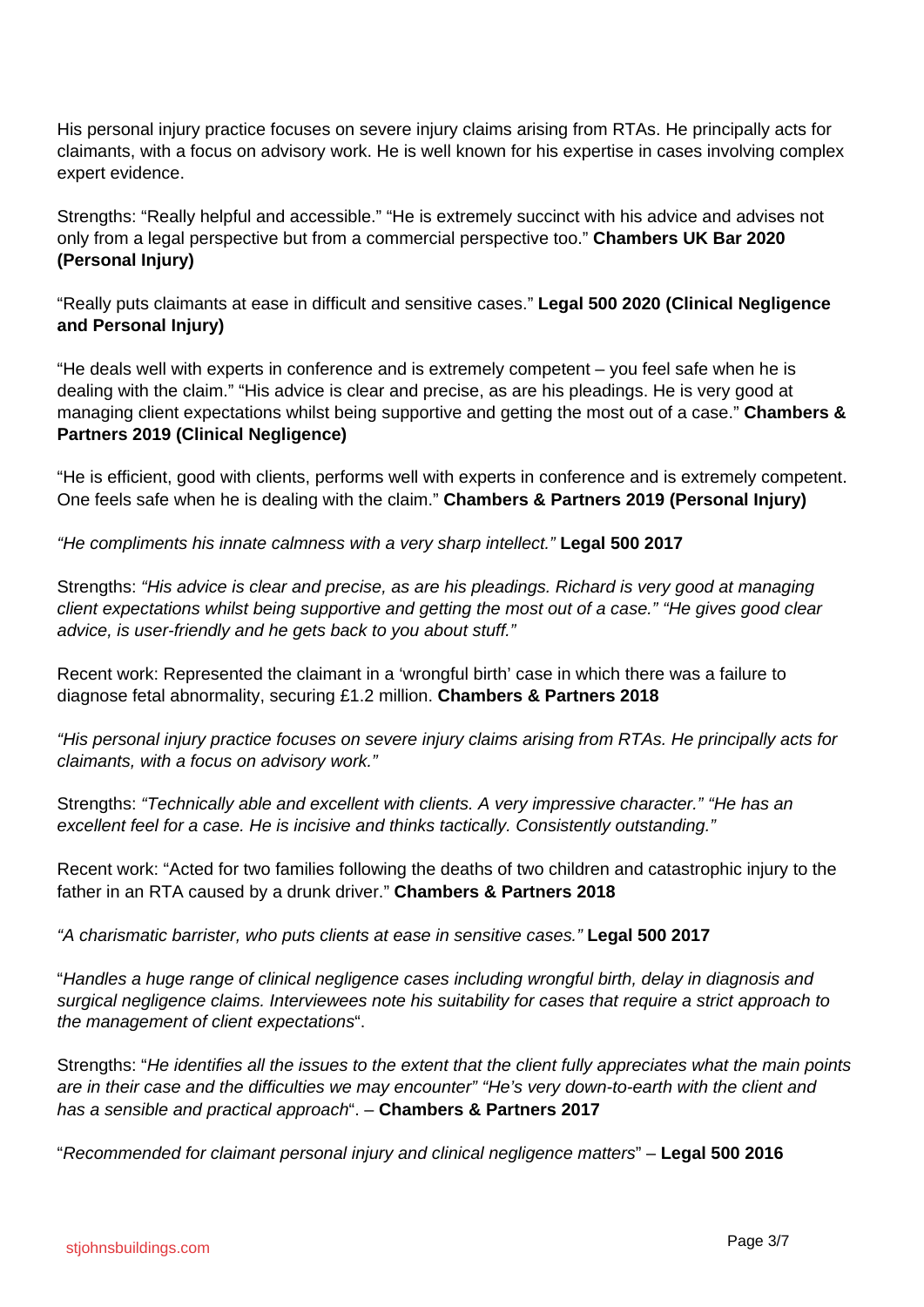"Noted for his adept grasp of medical knowledge in matters including fatal claims, misdiagnosis and surgical negligence. He is also appreciated for his exceptional client care in sensitive issues." Strengths: "He has a good grasp on the medicine in complex cases and is able to put the experts through their paces." – **Chambers & Partners 2016**

"Approachable and accessible." – **Legal 500 2015**

"Has a mixed practice covering clinical negligence, personal injury and industrial disease. He is noted for his adroit handling of complex and high-value clinical negligence cases."

"He is a pragmatic and personable advocate, not frightened to pursue novel points at the same time as understanding the cost issues that surround doing so." – **Chambers & Partners 2015**

"Excellent on paper and in Court. Balanced, incisive and intelligent" – **Chambers UK 2014, Clinical Negligence**

In the **Legal 500** every year since 2007 – "Strong in evaluating complex expert evidence".

## EXPERTISE

## Clinical Negligence

Richard receives instructions in cases of birth damage, delayed diagnosis, surgical negligence, and GP negligence.

#### Cases

**H-v-MB NHS Trust [2014]:** Wrongful birth.

**T-v-PAH NHS Trust [2014]:** Delayed diagnosis of CDH.

**E (Deceased)-v-E H & R NHS Trust:** Vascular surgical negligence.

**O-v-H [2012]:** Failure to diagnose psychosis leading to suicide.

**O-v-ABM LHB [2012]:** Negligent withdrawal of Aspirin leading to MI.

**M-v-ABM [2012]:** Double amputation as a result of delayed diagnosis of blocked fem-fem bypass graft.

#### Catastrophic Injury

Cases are multitrack, high value with heavy expert involvement, often with brain and spinal injuries as well as serious orthopaedic and vascular cases.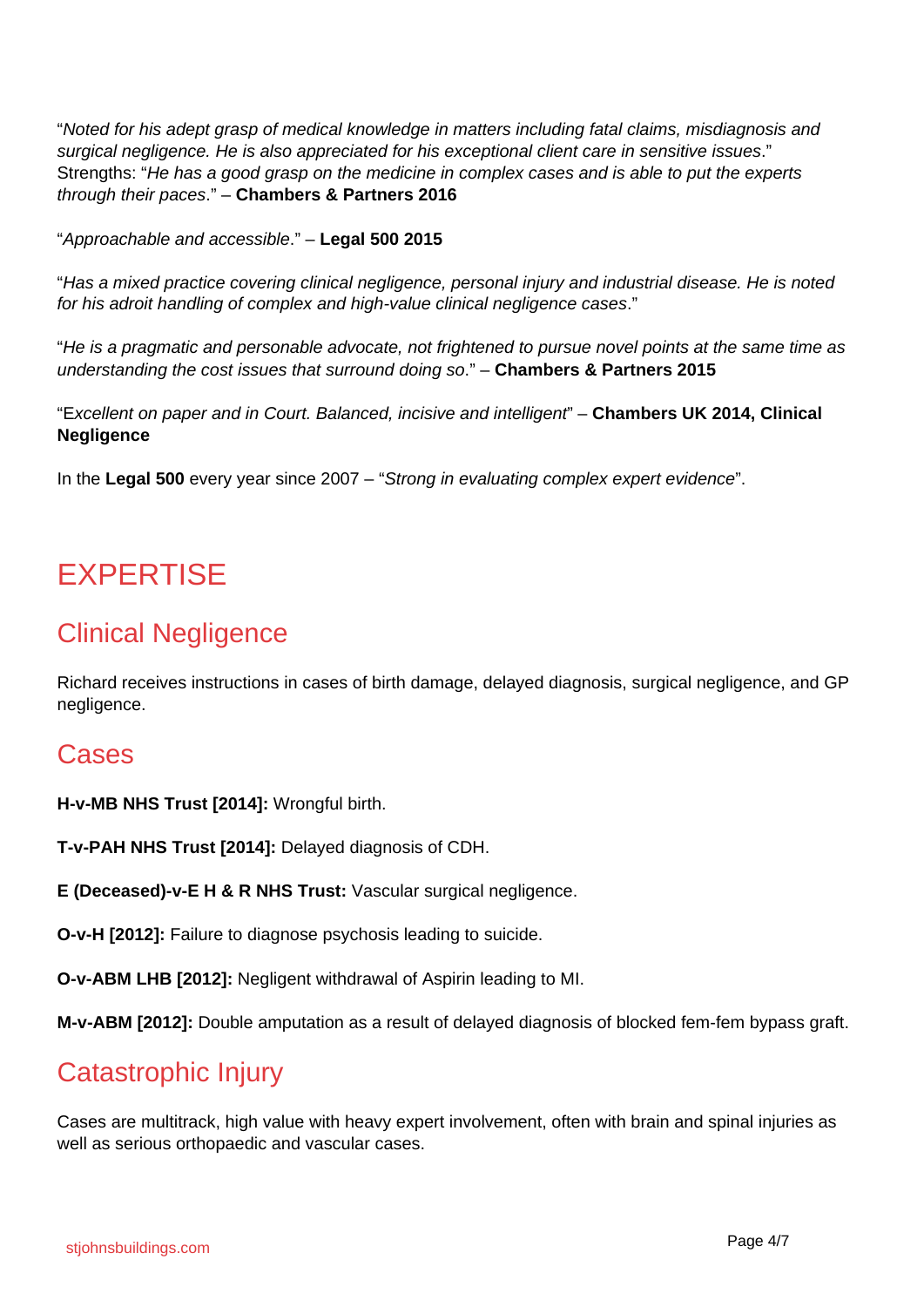## **Cases**

**H-v-R [2014]:** £1.75m provisional damages.

**P-v-M [2014]:** £1.3m.

**C-v-MIB [2014]:** £5m.

**Murphy-v-D [2013]:** PPO

**Wright-v-MIB [2012]:** PPO

**Ibrahim-v-MIB [2011]:** PPO

#### Disease

Richard undertakes mesothelioma and other asbestos-related conditions, VWF/CTS and NIHL cases as well as cases of occupational stress.

#### **Cases**

**T-v-BRB [2014]:** Date of knowledge pre-1963 and causation

**Thompson-v-Renwick [2014] EWCA Civ. 635:** Liability of a parent company for the acts and/or omissions of a subsidiary.

**S-v-NYT [2014]:** CTS and vibration exposure

## Personal Injury

Richard is a highly experienced personal injury barrister. The majority of his cases are high value, catastrophic injury cases or cases with a complicating feature.

His day-to-day practice usually involves conferences with or cross-examination of experts. Initially he chooses to meet the client at the earliest possible point (at home if necessary) to establish good rapport, and then to advise on the appropriate experts to call, as well as assisting in advising on the evidence that is obtained. He remains regularly involved throughout the case, drafting paperwork including schedules and counter-schedules, appearing at CCMCs, advising on disclosure, witness statements and drafting agendas for joint meetings. Most cases conclude successfully at JSMs, but some proceed to trial.

## ADR and Mediation

Richard is a CEDR-accredited mediator, an expert in clinical negligence and complex personal injury claims and is recognised as calm, very competent and having a very sharp intellect. He has participated in numerous mediations as well as joint settlement meetings. Most of these have settled on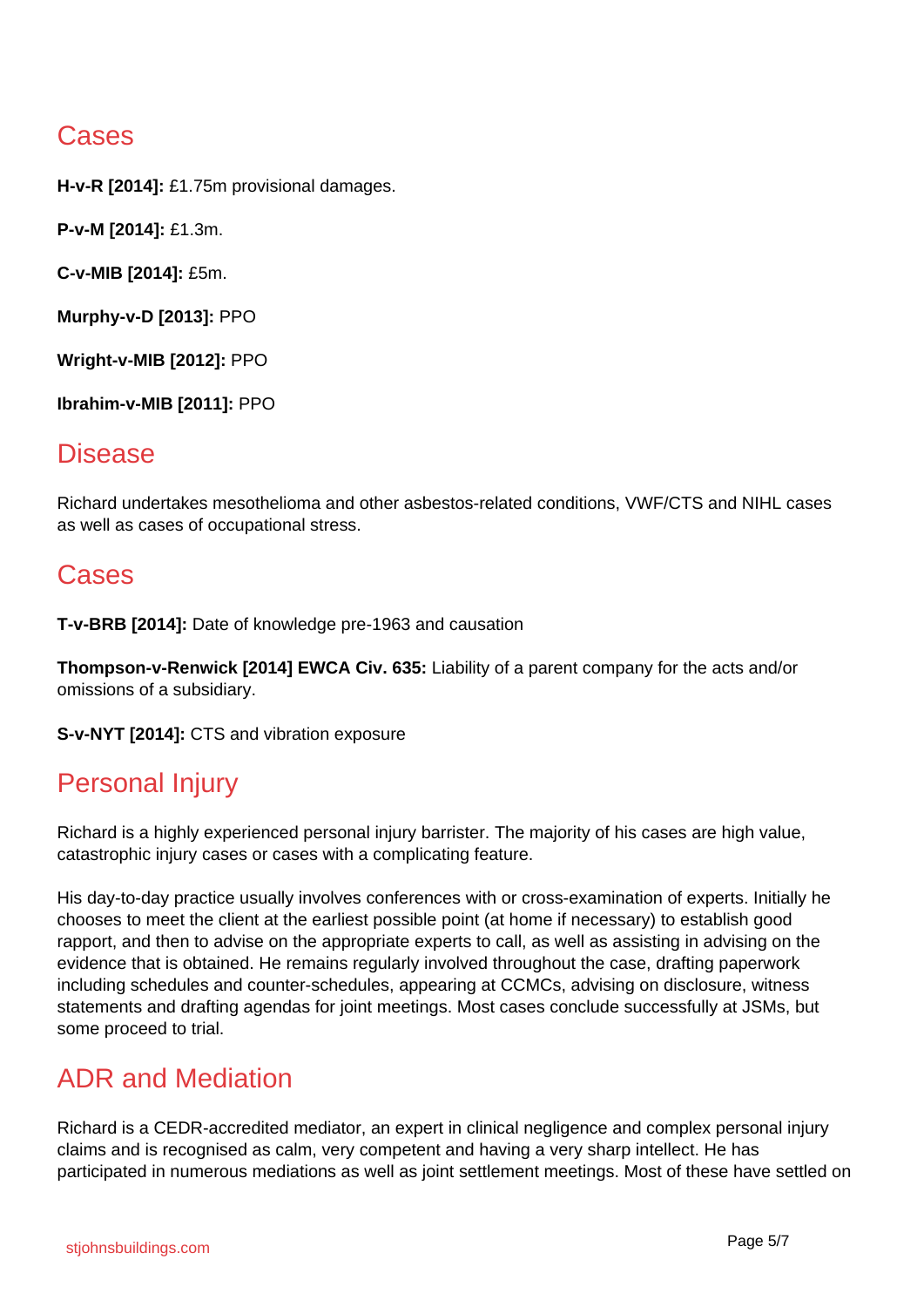or shortly after the meeting. His cases range from lower value difficult cases (often fatal accident claims) to high value claims involving periodical payments as well as pathfinder meetings in catastrophic injury cases.

Richard also has experience of mediating and negotiating in cases of personal injury involving multiple parties arising out of construction accidents, serious RTA claims and EL and PL claims including traumatic brain injury, chest diseases, chronic pain syndromes and in cases involving allegations of FD.

#### **Expertise**

- Clinical negligence
- Personal injury
- Industrial disease
- Stress at work
- Professional negligence
- NHS and Healthcare

## Dispute Experience

Richard has spent many years as a litigator in clinical negligence and serious personal injury and now gained extensive experience participating in mediations involving surgical negligence, GP neg-ligence, lack of consent and failure to diagnose as well as in personal injury including multi-party construction accidents and intractable and complex personal injury cases with heavily contested expert evidence. Recent examples include:

- Claim against NHS Trust for inadequate advice allegedly given by NHS111 leading to death from ex-sanguination;
- Claim against NHS Trust for obstetric negligence leading to loss of fertility and bowel problems;
- Claim against NHS Trust for alleged failure to refer urgently to a vascular surgeon leading to toe amputations;
- Claim by employee against employer and subcontractors on site for injuries caused by a fall due to a working platform being left unsafe;
- Claim against road traffic insurer for serious injuries complicated by psychiatric negligence lead-ing to lithium toxicity and consequent catastrophic brain injury;
- Claim against NHS Trust for 'wrongful birth' as a result of failure to note foetal abnormality on scanning;
- Claim against NHS Trust in respect of failure to refer to a haematologist resulting in delayed diagnosis of gene mutation causing serious liver damage.